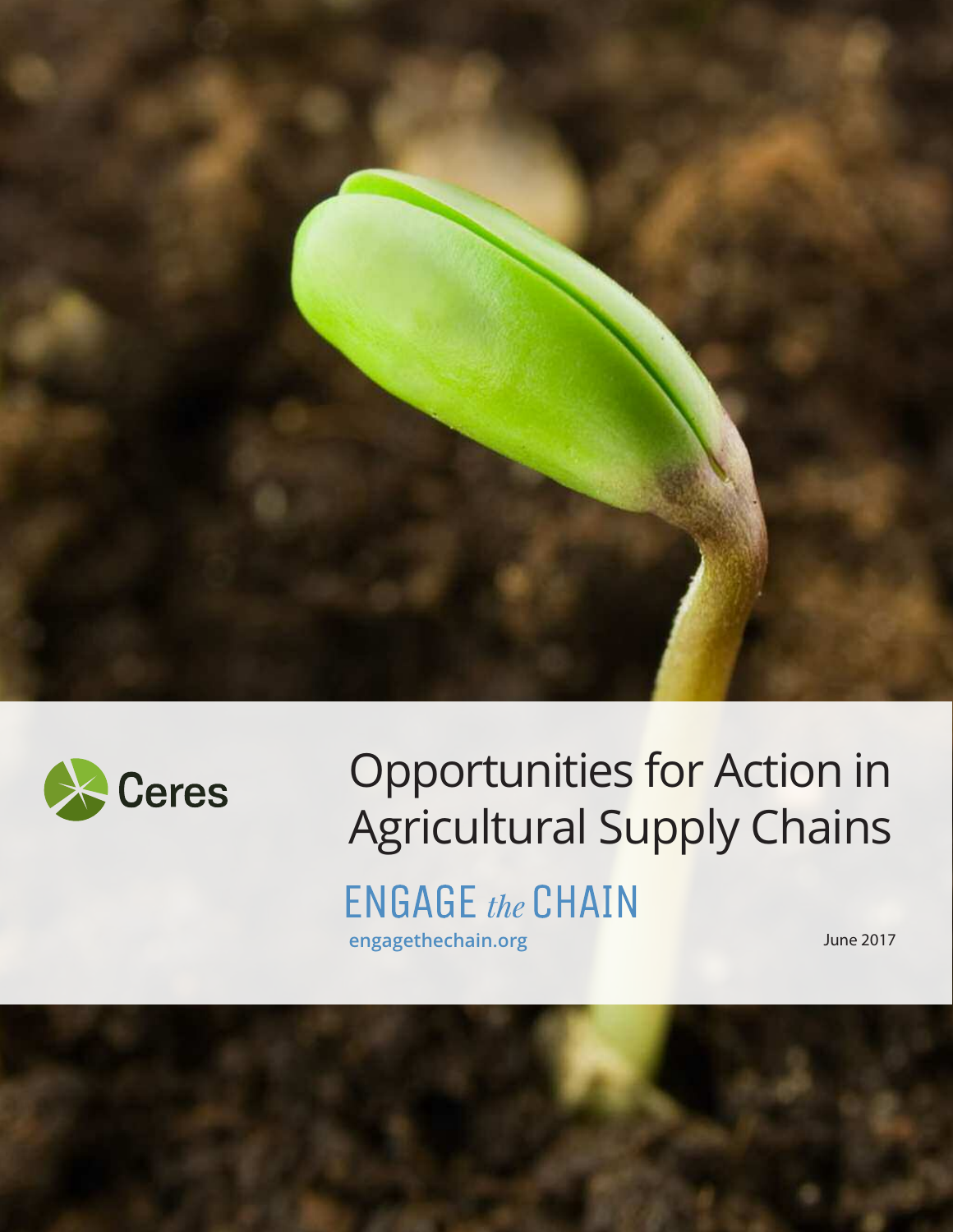### OPPORTUNITIES FOR ACTION



# Opportunities for Action in Agricultural Supply Chains

**The profitability of the world's largest food and agribusiness companies depends on secure access to a reliable supply of commodities, but this secure supply base is increasingly in jeopardy due to issues such as climate change, water scarcity, and deforestation. Assessing and minimizing the material risks due to these supply chain issues is an imperative for investors. This document guides investors through steps to evaluate these material risks in their portfolios.**

| STEP 1                                                                 | STEP <sub>2</sub>                                                     | STEP <sub>3</sub>                                                   | STEP <sub>4</sub>                                               | STEP <sub>5</sub>                                                    |
|------------------------------------------------------------------------|-----------------------------------------------------------------------|---------------------------------------------------------------------|-----------------------------------------------------------------|----------------------------------------------------------------------|
| <b>Build</b><br>understanding<br>of agricultural<br>supply chain risks | Analyze<br>the risks of<br>individual companies<br>in their portfolio | <b>Assess</b><br>company plans<br>to mitigate<br>supply chain risks | Collaborate<br>with other investors<br>on company<br>engagement | Engage<br>directly with<br>select companies<br>on supply chain risks |

#### STEPS TO EVALUATE MATERIAL RISKS IN INVESTOR PORTFOLIOS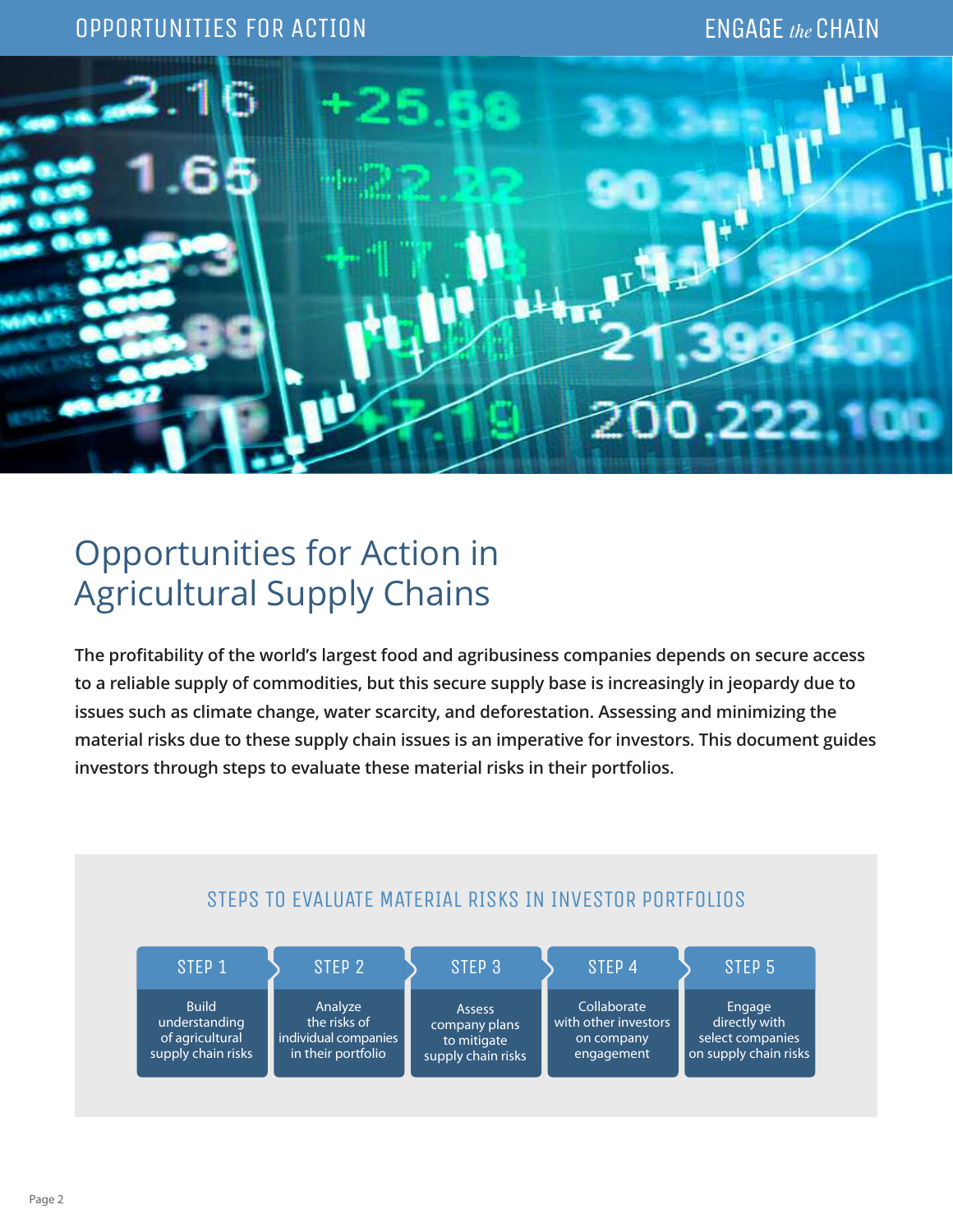# Build understanding of agricultural supply chain risks

**Engage the Chain outlines seven environmental and social issues that drive financial risk in the agricultural supply chains of consumer product companies: climate change, deforestation, land rights, land use & biodiversity, livelihoods, water use & pollution, and working conditions. Understanding these issues is fundamental for investors who seek to identify priorities and suggest improvements to a company's policies and procedures.** 

Avenues for building understanding of supply chain risks include:

- **•** Reviewing background material on social and environmental issues that drive supply chain risks;
- **•** Reviewing issue-specific reports and sources for agricultural supply chain indicators; (See Box below)
- **•** Attending investor webinars or educational meetings on supply chain risks.

#### AGRICULTURAL WATER RISKS: FEEDING OURSELVES THIRSTY

In Feeding Ourselves Thirsty, Ceres takes a closer look at how the food sector is managing water risk. The report evaluates publicly available information on the water use, stewardship and policies of more than 35 major food sector companies in four industries: packaged food, beverage, meat and agricultural products. The report examines how water risks affect the profitability and competitive positioning of these companies, ranking company

performance on a zero to 100 point basis. The report provides recommendations for how investment analysts can more effectively evaluate food sector companies on their water risk exposure and management practices. It also provides recommendations for how companies in the food sector can improve water efficiency and water quality across their operations and supply chains to reduce risks and protect water resources.

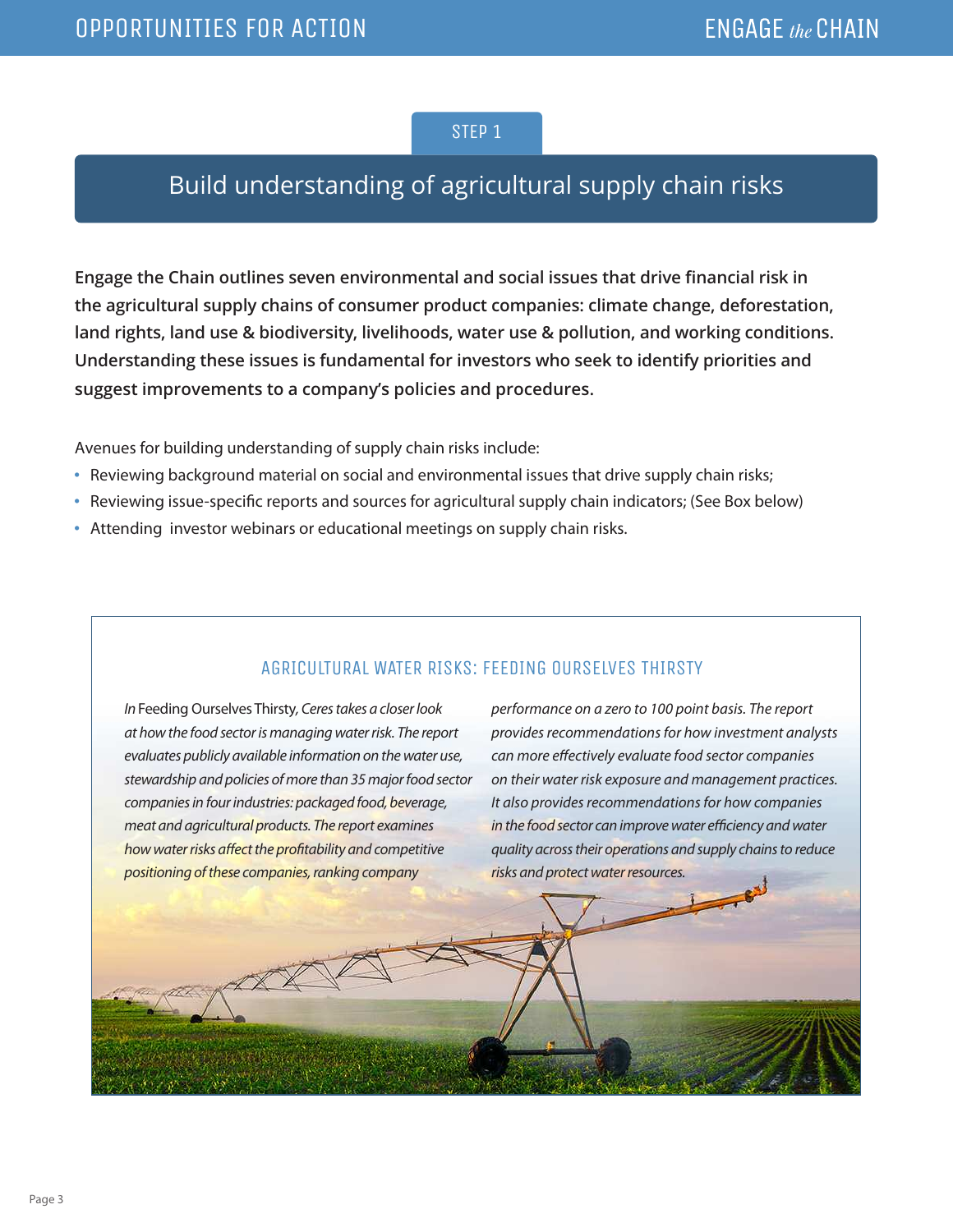# Analyze the risks of individual companies in their portfolio

**As a starting point, Ceres summarized for investors the environmental and social impacts and related risks for eight of the commodities most commonly sourced by food and beverage companies operating in the U.S. (i.e., beef, corn, dairy, fiber-based packaging, palm oil, soybeans, sugarcane, and wheat), along with a table showing company exposure to each of those commodities. Investors can use the commodity information and suggested third-party data resources in Engage the Chain to analyze potential issues in corporate supply chains.**

#### **Within a particular commodity, the level of environmental and social risk is largely a function of the geographic context and agricultural production conditions and practices.**

#### **• Where is the production taking place?**

The geographic context of primary production influences the level of risk stemming from poor labor and human rights conditions, changing climate conditions, soil health and natural resource constraints, and the vulnerability of local ecosystems. Third-party tools and resources are available for assessing whether a commodity is grown in areas of high water risk or stress (WWF/DEG's Water Risk Filter, WRI's Aqueduct) or with the possibility of child or forced labor (U.S. Department of Labor's List of Good Produced by Child Labor or Forced Labor).

*If a company cannot trace its supply chain, it is far more exposed to unknown risks than a company that understands the complexities of where its products are grown and sourced.* —Hillary Marshall, Senior Research Associate, Responsible Investment Research, Domini

Industries with long, opaque supply chains are more likely to be a risk for human trafficking than ones with short, transparent supply chains. Companies cannot achieve no-deforestation commitments without being

#### **• What are the farming practices and production systems?**

Farming practices that can affect risks include soil management techniques, irrigation practices, and fertilizer or pesticide management. Investors should also consider the way that companies source agricultural inputs—directly from farmers, through co-ops and wholesalers, or through multiple levels of intermediaries or commodities market as this affects a company's ability to manage risk.

#### **• Under what labor conditions is the commodity produced?**

Production conditions that pose material risks include unsafe working conditions, lack of land tenure for smallholder farmers and food security issues.

able to trace commodities back to the location of primary production. Yet in many instances, companies view supply chain relationships as propriatery information to be closely guarded. In addition, agricultural supply chains are highly complex and significant traceability challenges can make it difficult to idenfity the geographic origin of a particular commodity and the intermediaries through which it passes.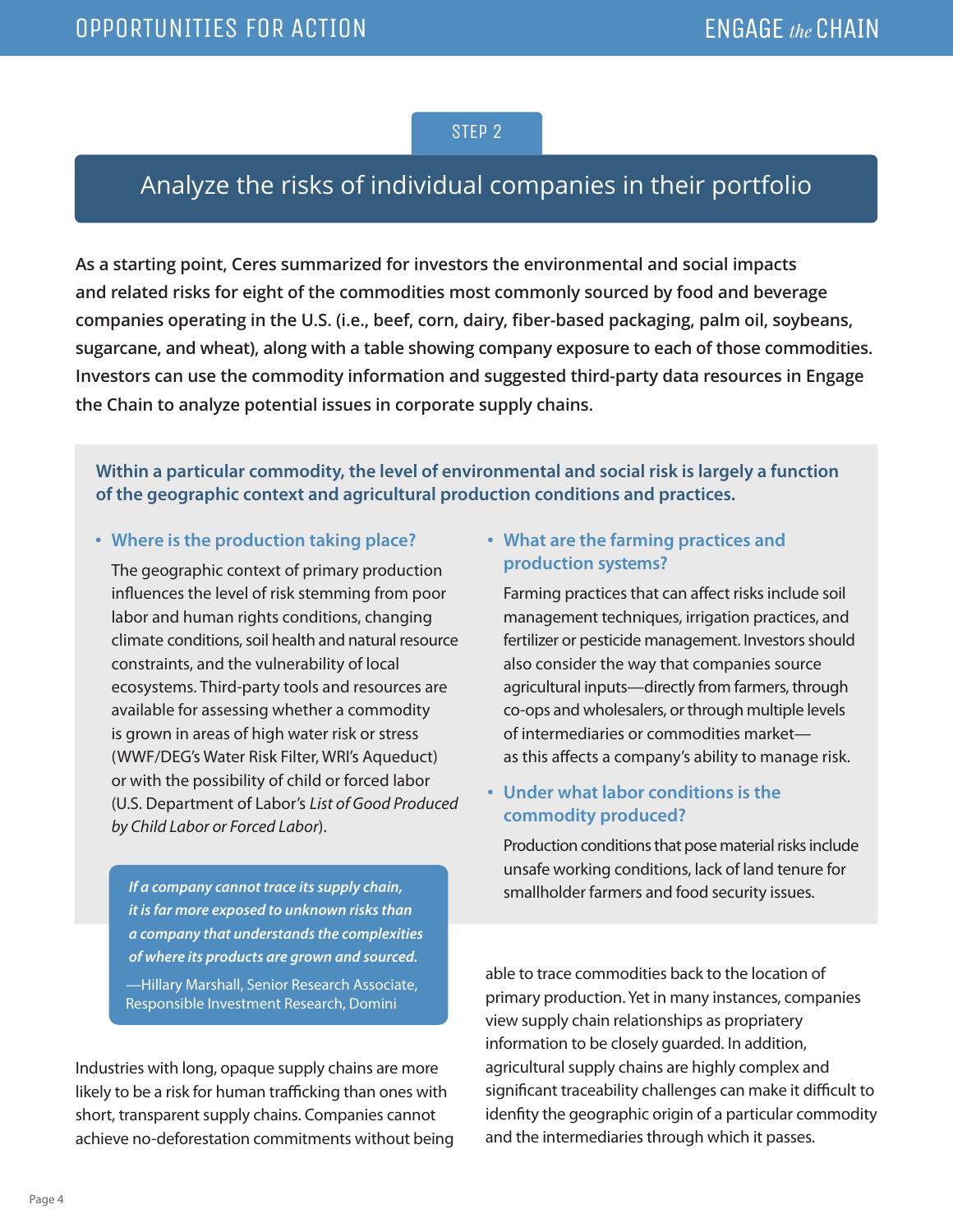# Assess corporate plans to counter and proactively deal with these supply chain risks

**Investors should assess whether companies have policies for sustainable sourcing of agricultural commodities. These policies should be incorporated into procurement strategies and processes, and include time-bound, measurable goals against which progress is regularly monitored and disclosed.** 

Several reporting frameworks have developed agricultural supply chain indicators that are relevant to this type of analysis, including:

- **•** Global Reporting Initiative (GRI)—Food Processing Sector Disclosure
- **•** Sustainable Accounting Standards Board (SASB)— Consumption I Standard

In addition, investors may find that these issue specific data sources are helpful references:

- **•** CDP's climate, water and forest product reports
- **•** Benchmarking results from Ceres' Feeding Ourselves Thirsty report
- **•** Oxfam's Behind the Brands company scorecard
- **•** Forest Trends's data tracking deforestation commitments at [Supply-change.org](http://supply-change.org)
- **•** KnowTheChain's benchmarks on labor standards and workers rights

Although a company's specific policies and goals will vary based on the nature of its purchases and sourcing model, effective risk management requires that companies:

- **•** Set policies that are relevant to the risks and impacts associated with their key commodities and goals that are time-bound for sustainable sourcing;
- **•** Communicate clear expectations to suppliers through policies;
- **•** Evaluate participation in multi-stakeholder initiatives;
- **•** Provide incentives to suppliers to encourage improved production practices;
- **•** Make investments and support policies that reduce shared agricultural risks;
- **•** Incentivize the procurement function to ensure alignment between sustainability policies and goals and internal sourcing decisions;
- **•** Publicly report, using meaningful indicators, on progress towards goals.

#### REPORTING GUIDANCE FOR RESPONSIBLE PALM

To improve transparency and help all stakeholders understand the gaps in palm oil implementation, a diverse group of 20 nonprofit organizations and investor groups, convened by Ceres, developed common reporting guidance for companies. The **Reporting Guidance for Responsible Palm** is a set of shared expectations for corporate reporting on company commitments towards responsible palm oil sourcing and production.

Although supply chain risk indicators will vary based on the nature of the commodity and sourcing model, below are some sample indicators from the **Reporting Guidance for Responsible Palm**, which encourages companies to:

- **•** Report the percentage of agricultural procurement volume that is traceable to its geographic origin (traceable mills or estates);
- **•** Report the percentage of producers in the supply chain that provide labor-related information according to the Free and Fair Labor Principles;

**•** Report the percentage that is certified in accordance with credible, internationally-recognized responsible production standards.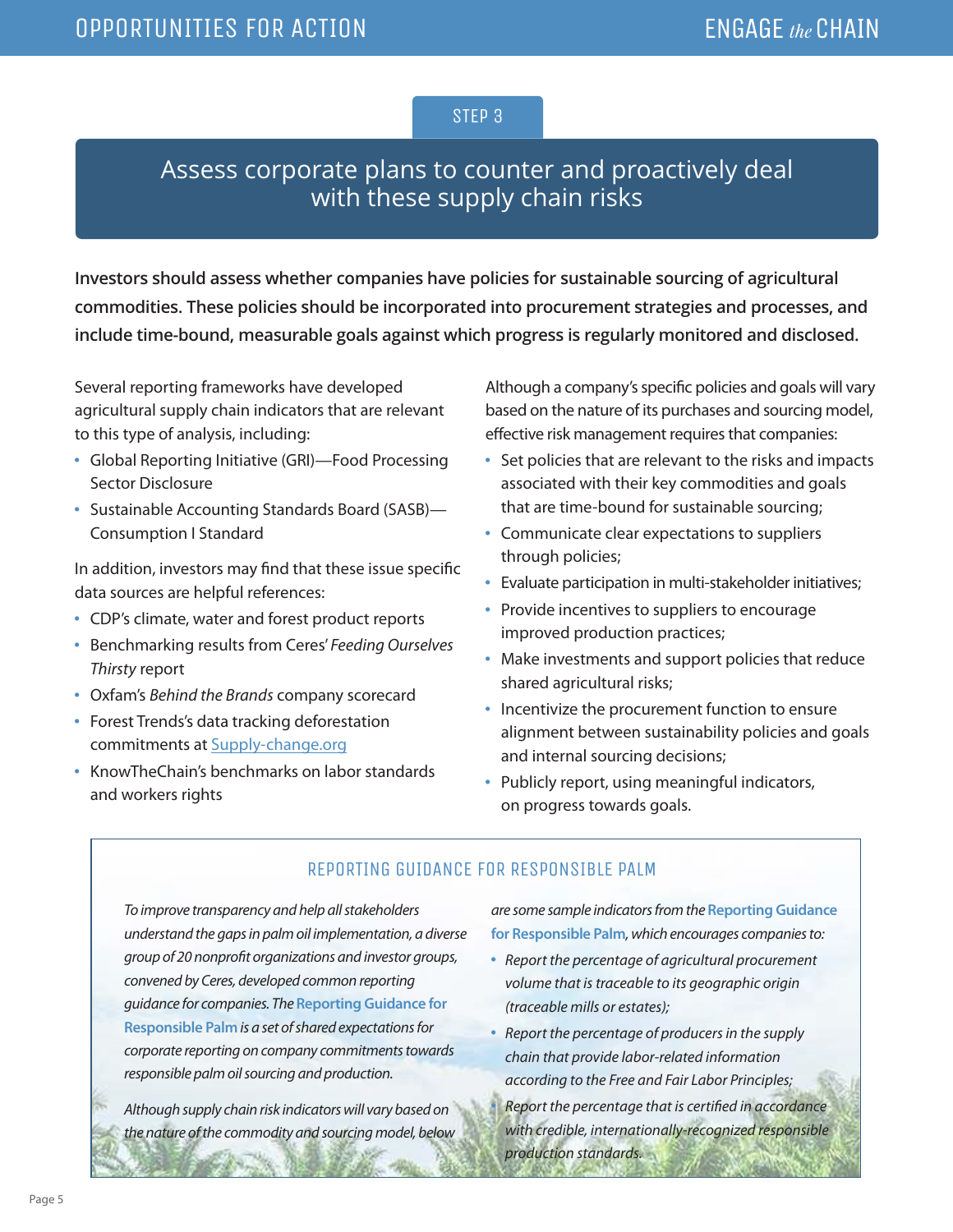# Join collaborative investor efforts focused on agricultural supply chain risk

**Leverage existing collaborative investor efforts that engage companies on agricultural supply chain topics, such as Ceres' Investor Network, the United Nations-supported Principles for Responsible Investment's (UNPRI) and the Interfaith Center for Corporate Responsibility (ICCR).**

Issue-focused working groups enable investors to engage and collaborate on environmental, social, and governance issues, and to advance investment practices and peer-to-peer idea sharing to improve investment decision-making and efficient engagement. (See Box below)

Currently, Ceres helps to coordinate two investor working groups focused on agricultural supply chain risk. To learn more, please contact Nathalie Wallace at Ceres: [wallace@ceres.org](mailto:wallace@ceres.org)

#### CERES INVESTOR NETWORK'S WATER HUB

A working group of Ceres' Investor Network, the Water Hub, undertakes activities that help drive greater consideration of water in investment decision-making. The "Hub" serves as a collective action forum that develops more effective research methods to assess water risks and offers peer-to-peer sharing of leading water integration and engagement practices. The Hub is open to asset

owners and asset managers interested in the topic of water risk integration in investment decision-making. The Hub engages actively with affiliated investment, NGO and water experts. The group meets quarterly via conference call and hosts investor-led peer learning sessions throughout the year. For more information contact Monika Freyman: [freyman@ceres.org](mailto:freyman@ceres.org)